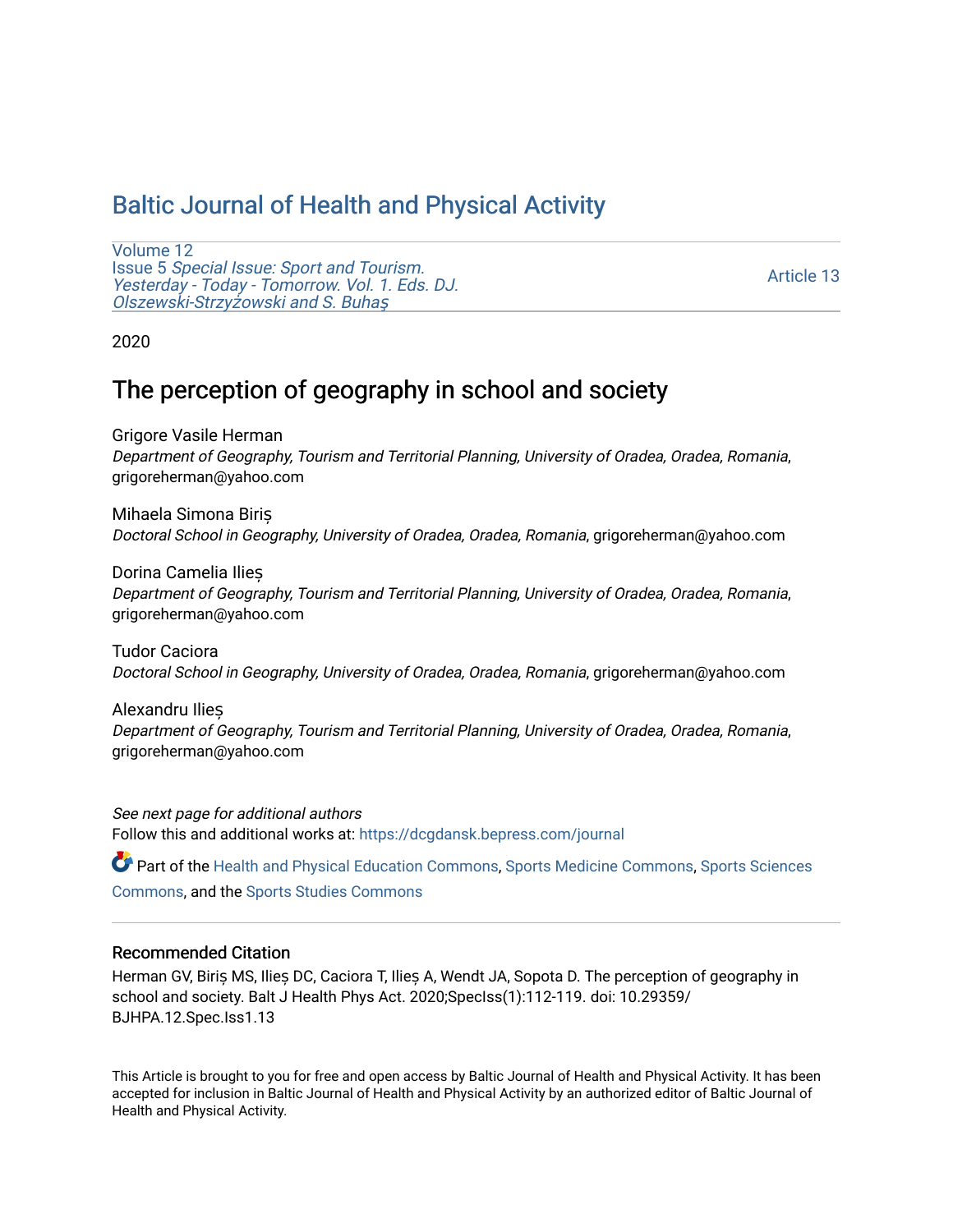# The perception of geography in school and society

## Authors

Grigore Vasile Herman, Mihaela Simona Biriș, Dorina Camelia Ilieș, Tudor Caciora, Alexandru Ilieș, Jan A. Wendt, and Daniela Sopota

This article is available in Baltic Journal of Health and Physical Activity: [https://dcgdansk.bepress.com/journal/vol12/](https://dcgdansk.bepress.com/journal/vol12/iss5/13) [iss5/13](https://dcgdansk.bepress.com/journal/vol12/iss5/13)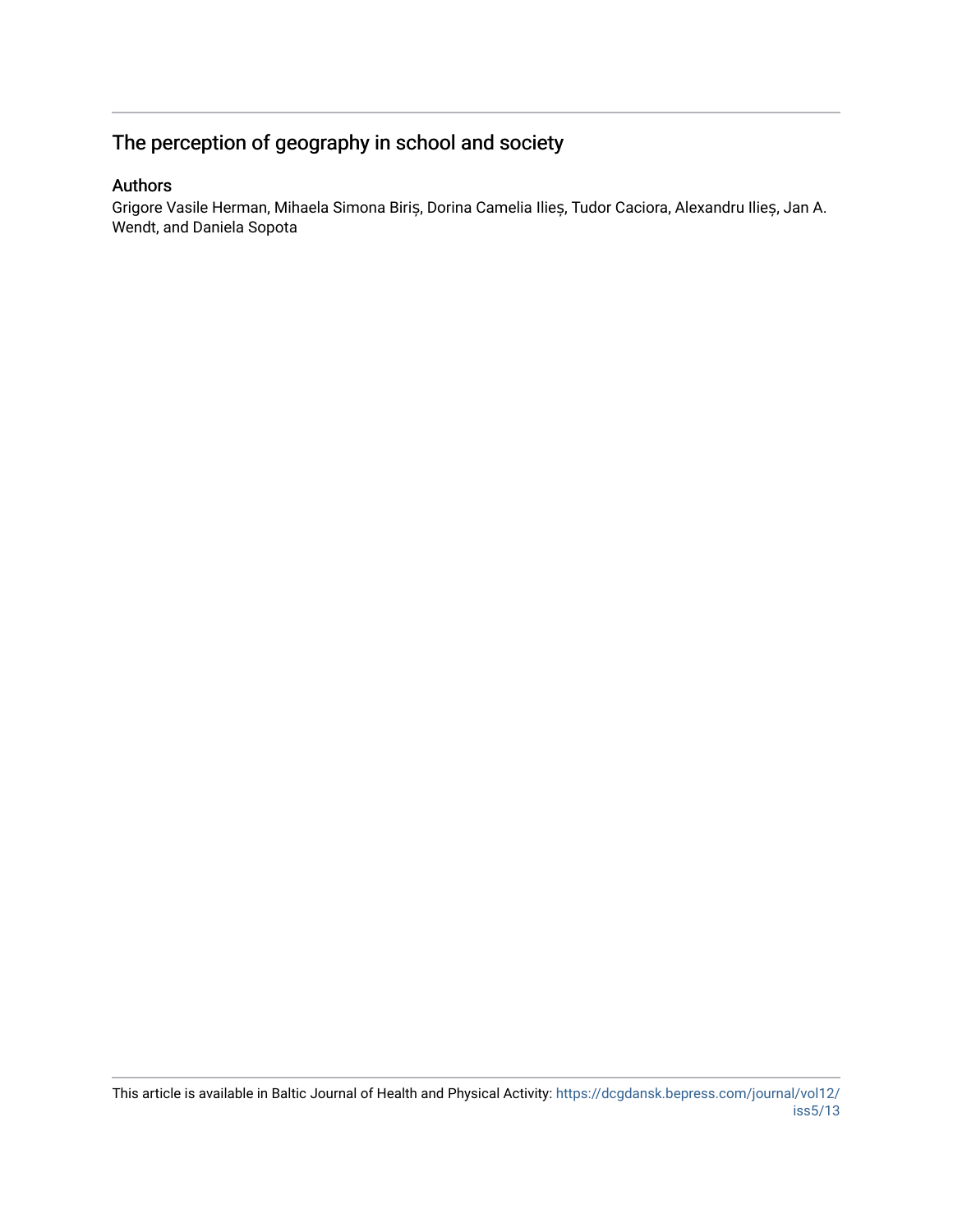# **The perception of geography in school and society**

#### **Authors' Contribution:**

- **A** Study Design
- **B** Data Collection **C** Statistical Analysis
- **D** Data Interpretation
- **E** Manuscript Preparation
- **F** Literature Search
- **G** Funds Collection

**Grigore Vasile Herman1 ADE, Mihaela Simona Biriș2 BC, Dorina Camelia Ilieș<sup>1</sup> ADE,**  Tudor Caciora<sup>2 BC</sup>, Alexandru Ilieș<sup>1 ADF</sup>, Jan A. Wendt<sup>1,3 ADF</sup>, Daniela Sopota<sup>2 BC</sup>

- 1 Department of Geography, Tourism and Territorial Planning, University of Oradea, Oradea, Romania
- 2 Doctoral School in Geography, University of Oradea, Oradea, Romania
- 3 Institute of Geography, Faculty of Oceanography and Geography, University of Gdansk, Gdansk, Poland

| abstract                     |                                                                                                                                                                                                                                                                                                                                                                                                                                                                                                                                                                                                                                                                                                                                                                                                                                                                           |
|------------------------------|---------------------------------------------------------------------------------------------------------------------------------------------------------------------------------------------------------------------------------------------------------------------------------------------------------------------------------------------------------------------------------------------------------------------------------------------------------------------------------------------------------------------------------------------------------------------------------------------------------------------------------------------------------------------------------------------------------------------------------------------------------------------------------------------------------------------------------------------------------------------------|
| <b>Background:</b>           | The profound changes that the Romanian society has experienced, at the background of its transition<br>to an information and knowledge-based society, have imposed new directions and perspectives in the<br>field of study of Geography at school and in the society. In this context, the present study aims to know<br>the perception of the student-teacher-parent triad regarding the role of Geography at school and in the<br>society.                                                                                                                                                                                                                                                                                                                                                                                                                             |
| <b>Material and methods:</b> | Using the method of questionnaire, a number of 927 participants were consulted, of which 421 were<br>students, 357 teachers and 149 parents from Bihor county, Romania.                                                                                                                                                                                                                                                                                                                                                                                                                                                                                                                                                                                                                                                                                                   |
| <b>Results:</b>              | The research focused on three basic pillars that targeted the role and importance of Geography<br>for society, Geography in the current education system and the perception of Geography, from the<br>perspective of career success.                                                                                                                                                                                                                                                                                                                                                                                                                                                                                                                                                                                                                                      |
| <b>Conclusions:</b>          | The role of geography at school and in the society is known to the respondents. However, the current<br>education system gives it a small importance in the instructional-educational training with repercussions<br>on the perception of the usefulness of geography in the labor market.                                                                                                                                                                                                                                                                                                                                                                                                                                                                                                                                                                                |
| Key words:                   | geography, labor market insertion, education system.                                                                                                                                                                                                                                                                                                                                                                                                                                                                                                                                                                                                                                                                                                                                                                                                                      |
| article details              |                                                                                                                                                                                                                                                                                                                                                                                                                                                                                                                                                                                                                                                                                                                                                                                                                                                                           |
|                              | Article statistics: Word count: 3,170; Tables: 1; Figures: 1; References: 30                                                                                                                                                                                                                                                                                                                                                                                                                                                                                                                                                                                                                                                                                                                                                                                              |
|                              | Received: June 2020; Accepted: August 2020; Published: November 2020                                                                                                                                                                                                                                                                                                                                                                                                                                                                                                                                                                                                                                                                                                                                                                                                      |
| <b>Full-text PDF:</b>        | http://www.balticsportscience.com                                                                                                                                                                                                                                                                                                                                                                                                                                                                                                                                                                                                                                                                                                                                                                                                                                         |
|                              | <b>Copyright</b> © Gdansk University of Physical Education and Sport, Poland                                                                                                                                                                                                                                                                                                                                                                                                                                                                                                                                                                                                                                                                                                                                                                                              |
|                              | Indexation: Celdes, Clarivate Analytics Emerging Sources Citation Index (ESCI), CNKI Scholar (China National Knowledge<br>Infrastructure), CNPIEC, De Gruyter - IBR (International Bibliography of Reviews of Scholarly Literature in<br>the Humanities and Social Sciences), De Gruyter - IBZ (International Bibliography of Periodical Literature<br>in the Humanities and Social Sciences), DOAJ, EBSCO - Central & Eastern European Academic Source, EBSCO<br>- SPORTDiscus, EBSCO Discovery Service, Google Scholar, Index Copernicus, J-Gate, Naviga (Softweco, Primo<br>Central (ExLibris), ProQuest - Family Health, ProQuest - Health & Medical Complete, ProQuest - Illustrata: Health<br>Sciences, ProQuest - Nursing & Allied Health Source, Summon (Serials Solutions/ProQuest, TDOne (TDNet), Ulrich's<br>Periodicals Directory/ulrichsweb, WorldCat (OCLC) |
| <b>Funding:</b>              | This research received no specific grant from any funding agency in the public, commercial, or not-for-profit sectors.                                                                                                                                                                                                                                                                                                                                                                                                                                                                                                                                                                                                                                                                                                                                                    |
|                              | <b>Conflict of interests:</b> Authors have declared that no competing interest exists.                                                                                                                                                                                                                                                                                                                                                                                                                                                                                                                                                                                                                                                                                                                                                                                    |
| <b>Corresponding author:</b> | Grigore Vasile Herman, Faculty of Geography, Tourism and Sport University of Oradea 1st University Street, 410<br>087 Oradea: Romaniał e-mail: grigoreherman@yahoo.com.                                                                                                                                                                                                                                                                                                                                                                                                                                                                                                                                                                                                                                                                                                   |
| <b>Open Access License:</b>  | This is an open access article distributed under the terms of the Creative Commons Attribution-Non-Commercial-No-<br>Derivatives 4.0 International (https://creativecommons.org/licenses/by-nc-nd/4.0/), which permits use, distribution                                                                                                                                                                                                                                                                                                                                                                                                                                                                                                                                                                                                                                  |

otherwise in compliance with the license.

and reproduction in any medium, provided the original work is properly cited, the use is non-commercial and is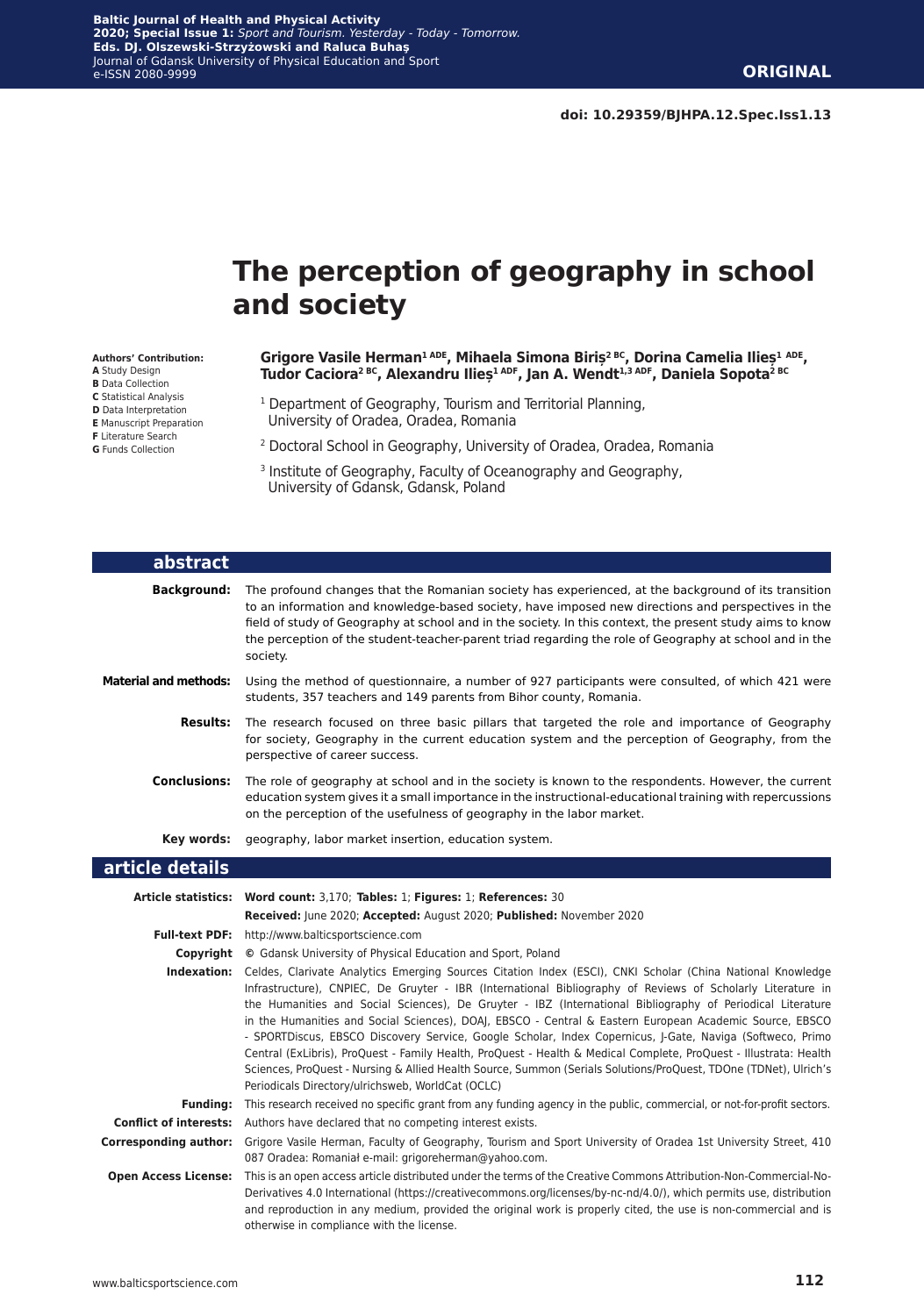# **introduction**

The need of knowing, understanding and spatially organizing the territory even since the ancient times has led to the imposition of an occupation that aimed at "describing the land". Geography as a science was born out of a social necessity covering a series of needs, such as orientation in space, territorial delimitation, organization of the space in order to increase agricultural productivity, political and military purposes, etc. Nowadays, more than ever, the need for services offered by Geography in society is becoming more acute. The increasing number of population and the anthropogenic impact on the environment [1*−*7], together with technical and technological progress, as well as the aspirations of the present generations, demand efforts from Geography in order to cover them. This explains the increasing number of niche disciplines with a geographical specificity (which have become detached and evolved from Geography), which fulfill the needs of the current society. Lately, all over the world, including Romania, Geography as a field of study, and an opportunity of insertion on the labor market is in decline, its place being taken by the niche disciplines (Geology, Geomorphology, Climatology, Meteorology, Phytocoenology, Economic Geography, Political Geography, Population Geography, Topography, Cartography, Photogrammetry, Geomatics, Geostatistics, etc.), with a narrow and specialized research field. The social problems that humanity is facing nowadays can revive Geography in school and society, it being a synthetic, integrative and global science, capable of providing the right solutions.

Geography has been regarded throughout the curriculum as a discipline of encyclopaedism, but this does not correspond to the current reality because it is becoming one of the most dynamic scientific fields, with great adaptability to the increasingly accentuated changes that characterize the contemporary world [8]. The curriculum of teaching Geography in Romania has undergone multiple changes, mainly due to the changes of the forms of the country's government: from the socialist republic (before 1989) to a semi-independent one (after 1989, until now), as well as due to the accession to the European Union in 2007 [9, 10]. If, in socialism, the teaching of Geography was static, descriptive and overtheoreticized, based on the transmission of a large amount of information [11], now, after multiple reforms of the educational system, emphasis is placed on logical and creative thinking and on understanding of the relationships between Geography and other fields of study. All these induced changes in the teaching-learning process are in accordance with the needs of a constantly changing society and the new demands that have appeared on the labor market [12–14].

The quality of the learning process of Geography in the Romanian school resides in the typology and the way of transmitting information, both at secondary and high school level. Thus, if in secondary school, students are provided with general information about the Earth as a planet, the Physical Geography of Romania, the Geography of Europe and the Geography of the Continents, in high school topics are discussed from the sphere of Political Geography, population and settlements, social and cultural etc. The key competence areas from the current Geography teaching curriculum focus on communication both in mother tongue and in foreign languages, on basic competences in science and technology, on digital skills, on social and civic competences, as well as on the development of learning skills, initiative and cultural expression [15]. All these objectives individualize Geography in the Romanian contemporary school as an object of study less focused on the transmission and retention of a large amount of information, and more concerned about the development of logical, connected, spatial thinking and about the development of indispensable skills in modern society. Although it is a science whose importance for society makes it an indispensable school subject [16], in recent years, Geography is losing more ground to other disciplines. Therefore, the number of hours assigned for Geography in high school has decreased in the period after 2000 to one or two hours per week, and to one hour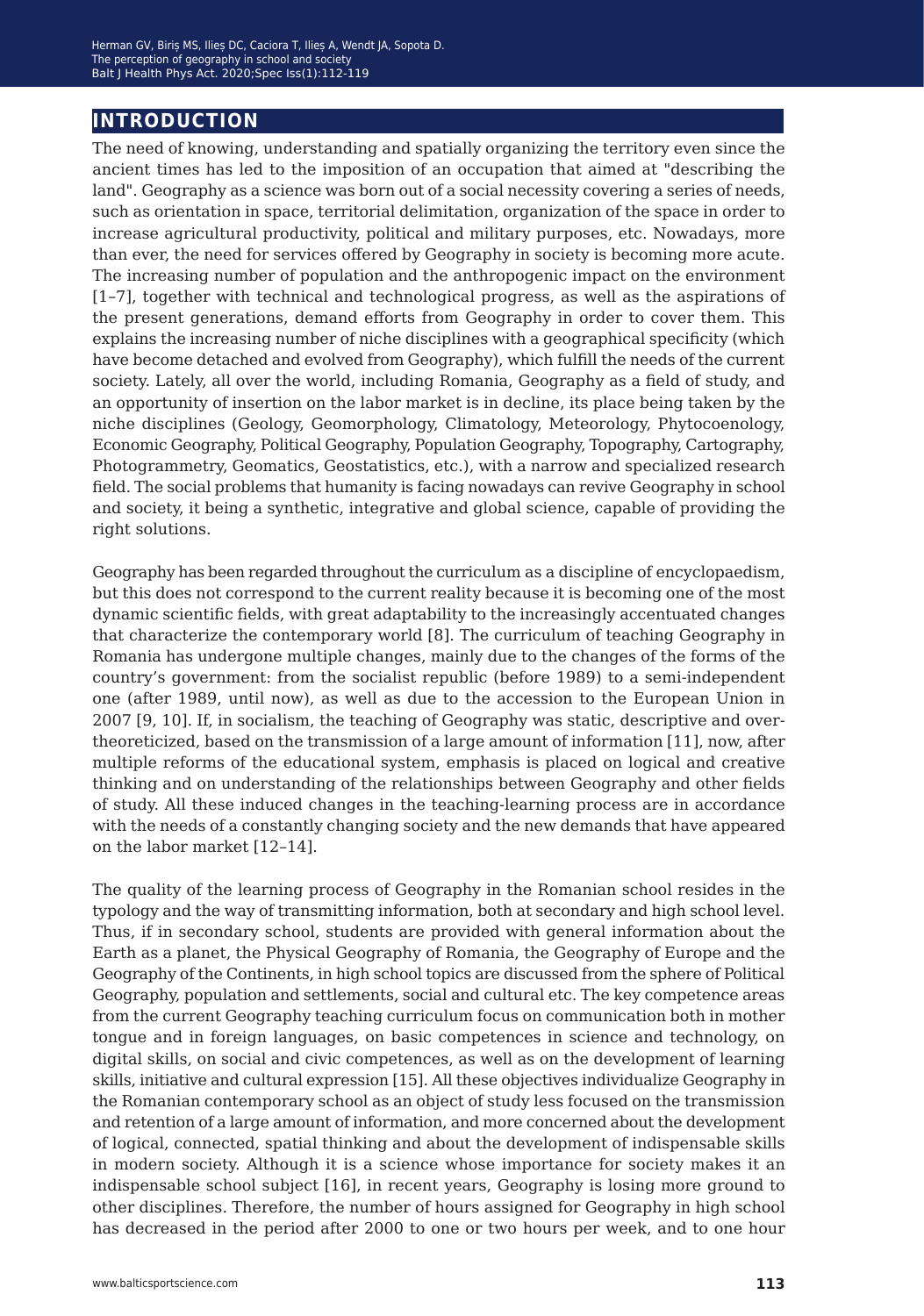per week from 2017. For the lower cycle of high school (9th*−*10th grades), the current framework plan provides two hours per week for the theoretical branch, humanistic profile, respectively one hour per week for the real profile of the same branch. For the theoretical branch of the upper cycle of high school (11th*−*12th grades) Geography lessons are provided in the following way: one hour per week in the common trunk for humanistic profile-Philology specialization, two hours per week for humanistic profile-Social Sciences specialization and one more hour in the differentiated curriculum. The theoretical branch, real profile remains with one hour per week in the common trunk. Things seem to be different in other states of Europe, where the role of geography in school is perceived as increasingly important. For example in Poland, where after an educational reform that was not favorable to the geography, implemented in 1999, when the number of hours allocated to this discipline was reduced drastically, especially in primary and secondary schools; another reform of 2017 changed this system by increasing the number of hours of didactics of geography in both primary and secondary schools.

In Romania, geography was also eliminated from the list of compulsory school subjects for the examination that takes place at the end of the gymnasium cycle; it is also missing from the examination disciplines at the National Assessments that takes place at the end of the 6th grade and it remains an optional subject that can be chosen at the Baccalaureate Exam only for the humanistic and vocational profile [17]. As for Poland, the popularity of geography among students is suggested by the fact that that it is in the group of the three most frequently chosen additional subjects at the matriculation exams in most examination committees in the country. On the one hand, it may be a result of recognizing it as an easier subject than physics, biology, chemistry or history. On the other hand, the topics of the school subject, always interesting for young people, make students choose geography at the final exams, in truth, colloquially and mistakenly identified with travel, tourism, exploring and curiosity in the modern world. However, this curiosity is a trait of humanity who has discovered and is discovering the world in various aspects [18–21].

The perception of geography as an important subject in contemporary teaching seems to be underestimated. Many factors contributed to the high status of geography as a subject in education in primary, junior high and high schools. It seems that the most important of them is the problem that geography or rather the geographical sciences have on their own. The former paradigm of descriptive world teaching in the internet age is completely outdated. New, holistic teaching about the environment, at the pre-university stage is still under development. In the context of the current educational system which is not at all favorable to "Geography" as a field of study, the knowledge of its perception at the level of the educational triad (teacher-student-parent) represents a sine-qua-non desire, in figuring out the mechanisms that contribute to the perception of Geography in school and society.

Therefore, the purpose of this study is to know the perception of geography in school and society, as a discipline of study and science in terms of their usefulness. The hypothesis from which this approach was taken concerns the unfavorable context of geography as a discipline of study in school, on the one hand, and its importance as a science for society and the environment, on the other hand, at the background of intensifying anthropogenic impact and manifesting its devastating effects in some situations. This approach involved consulting (in order to know the perception of the role of geography in school and society) a representative sample of 927 respondents representing the school (421 students and 357 teachers) and the society (149 parents, as the key players in society).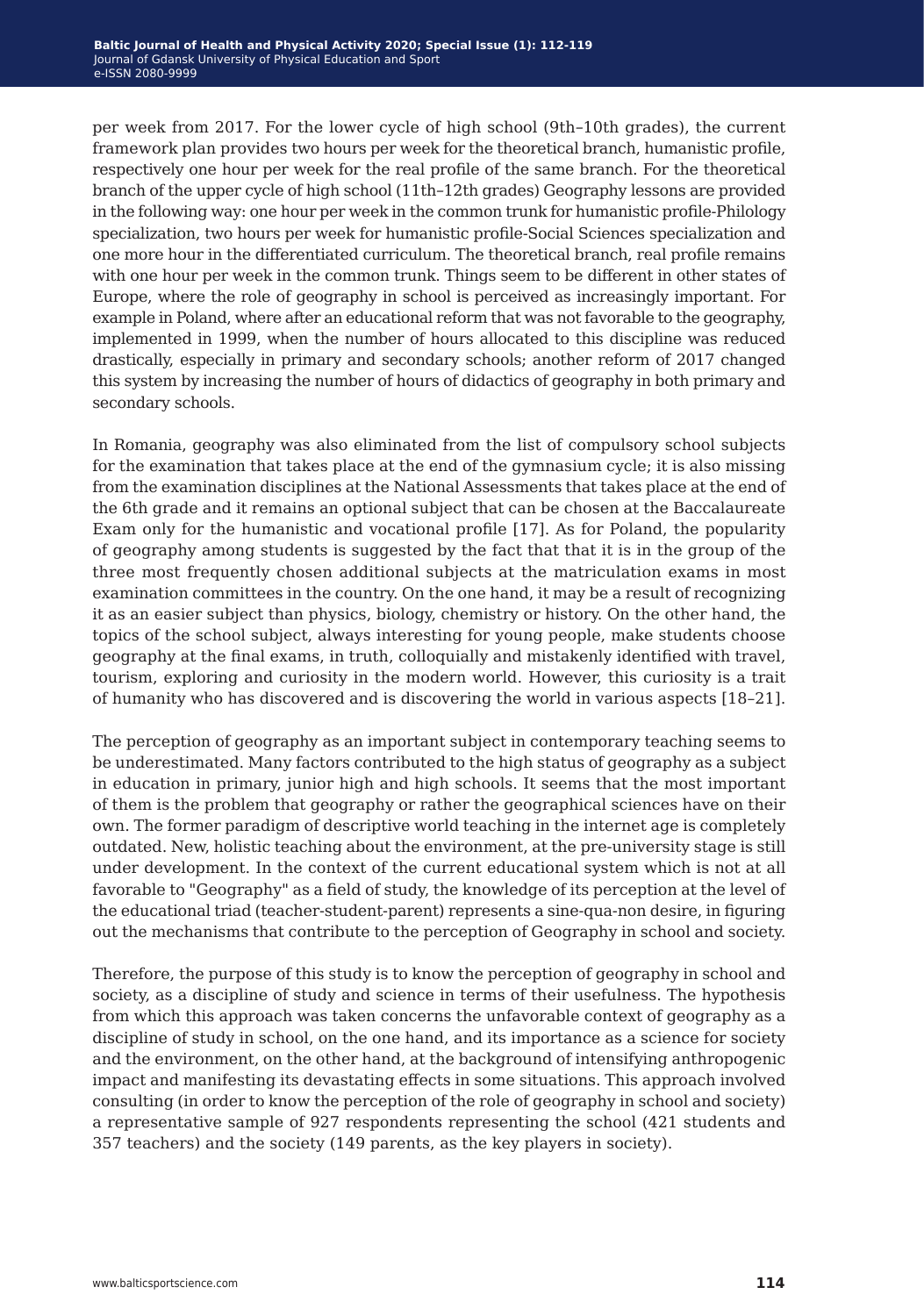# **material and methods**

The data needed to carry out the present study were obtained between December 2019– January 2020, in Oradea, Bihor County, Romania using the questionnaire-based sociological survey method [22–28]. The methodology that was used involved consulting the participants (students, parents and teachers), through the method of online questionnaire regarding "the perception of the role of Geography in school and society" which was available at the following link [https://docs.google.com/forms/d/1nE7C4taMPzAtotWzzpnkYNgEOSDvG-3\\_](https://docs.google.com/forms/d/1nE7C4taMPzAtotWzzpnkYNgEOSDvG-3_R4SaQKfDsN4/edit) [R4SaQKfDsN4/edit](https://docs.google.com/forms/d/1nE7C4taMPzAtotWzzpnkYNgEOSDvG-3_R4SaQKfDsN4/edit).

Structurally, the questionnaire focused on six items (three with a closed answer, two with a mixed answer and one with an open answer) with reference to: the degree of knowledge of the role and importance of Geography for the society; the importance of Geography as a field of study in the current education system; the number of Geography hours per week in the curriculum; the perception of ensuring a successful career through the study of Geography; the fields of insertion of Geography graduates on the labor market and the necessary measures to improve the perception regarding Geography. Within the questionnaire there were also captured socio-demographic data such as gender, age, area of residence and ethnicity.

# **results**

Information regarding the perception of the role of Geography in school and society was obtained by consulting a number of 927 participants: student's representatives (421 people, 45%), teachers (357 people, 39%) and parents (149 people, 16%). In the shaping of the respondents' socio-demographic profile the following analytical aspects were targeted: gender, age, residence and ethnicity. There were 508 (54.8%) female participants and 419 (45.2%) male participants, between the ages of 12 and 64 years.

Regarding the respondents' age, it was found that the largest share of them was held by the group of mature participants, aged between 20–60 years, 55.7% (516 participants), followed by the group of young people, between the ages of 12–19 years, 43.8% (406 participants) and lastly the elderly ones, over 60 years old, 0.6% (6 participants). Regarding the participants' residence, 736 participants (79.4%) were from urban areas and the rest of 191 participants (20.6%) were from rural areas. From an ethnical point of view, the Romanians predominated with 96.2% (Table 1).

| <b>Ouestions</b>                                                                            | Answer<br>options | Students     | <b>Teachers</b> | Parents      | Total        |
|---------------------------------------------------------------------------------------------|-------------------|--------------|-----------------|--------------|--------------|
| Do you know the role and importance of                                                      | yes               | 324<br>77.0% | 348<br>97.5%    | 139<br>93.3% | 811<br>87.5% |
| Geography for society?                                                                      | no                | 97<br>23.0%  | 9<br>2.5%       | 10<br>6.7%   | 116<br>12.5% |
| Do you consider Geography a discipline of                                                   | yes               | 369<br>87.6% | 311<br>87.1%    | 136<br>91.3% | 816<br>88%   |
| interest in the current education system?                                                   | no                | 52<br>12.4%  | 46<br>12.9%     | 13<br>8.7%   | 111<br>12%   |
| Do you consider that in the framework plan the<br>number of Geography hours per week should | yes               | 265<br>62.9% | 331<br>92.7%    | 111<br>74.5% | 707<br>76.3% |
| be higher, given that, at present, their average<br>number is one hour / week?              | no                | 156<br>37.1% | 26<br>7.3%      | 38<br>2.5%   | 220<br>23.7% |

Table 1. The participants' answers to the questionnaire regarding the perception of Geography in school and society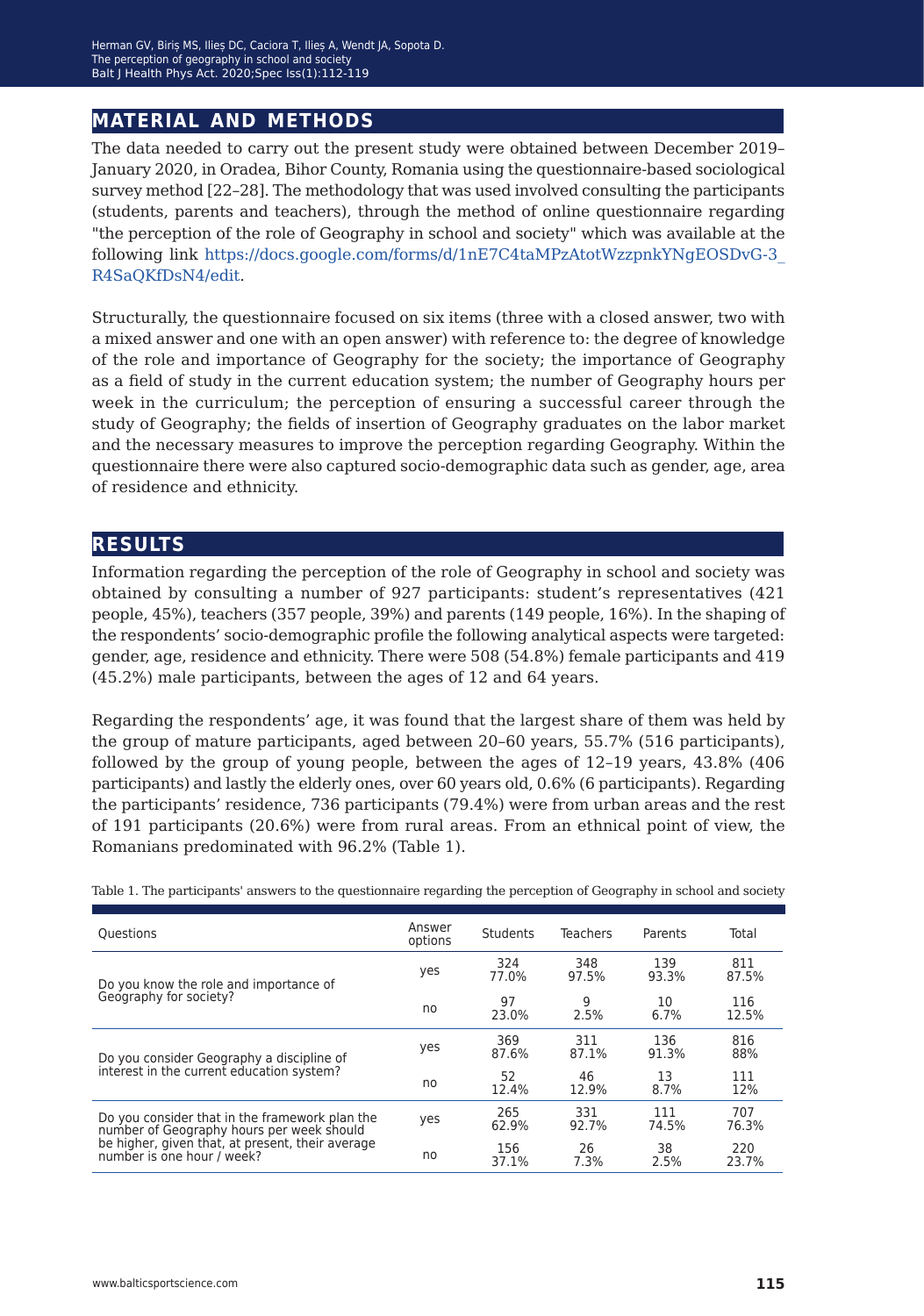#### **Baltic Journal of Health and Physical Activity 2020; Special Issue (1): 112-119** Journal of Gdansk University of Physical Education and Sport e-ISSN 2080-9999

| Questions                                    | Answer<br>options | <b>Students</b>       | <b>Teachers</b>           | Parents                | Total           |
|----------------------------------------------|-------------------|-----------------------|---------------------------|------------------------|-----------------|
|                                              | 1                 | 14<br>3.3%            | 9<br>2.5%                 | 3<br>2%                | 26<br>2.8%      |
|                                              | $\overline{2}$    | 11<br>2.6%            | 4<br>1.1%                 | $\mathbf 0$<br>0%      | 15<br>1.6%      |
|                                              | 3                 | 20<br>4.8%            | 5<br>1.4%                 | 1<br>0.7%              | 26<br>2.8%      |
|                                              | $\overline{4}$    | 30<br>7.1%            | 3<br>0.8%                 | 5<br>3.4%              | 38<br>4.1%      |
| To what extent can studying Geography ensure | 5                 | 56<br>13.3%           | 6<br>1.7%                 | 9<br>6%                | 71<br>7.7%      |
| you a successful career?                     | 6                 | 45<br>10.7%           | $\overline{7}$<br>2%      | 6<br>4%                | 58<br>6.3%      |
|                                              | $\overline{7}$    | 73<br>17.3%           | 14<br>3.9%                | 24<br>16.1%            | 111<br>12%      |
|                                              | 8                 | 75<br>17.8%           | 59<br>16.5%               | 26<br>17.4%            | 160<br>17.3%    |
|                                              | 9                 | 47<br>11.2%           | 74<br>20.7%               | 33<br>22.1%            | 154<br>16.6%    |
|                                              | 10                | 50<br>11.9%           | 176<br>49.3%              | 42<br>28.2%            | 268<br>28.9%    |
| Do you know the areas of insertion of        | yes               | 131<br>31.1%          | 292<br>81.8%              | 91<br>61.1%            | 514<br>55.4%    |
| Geography graduates on the labor market?     | no                | 290<br>68.9%          | 65<br>18.2%               | 58<br>38.9%            | 413<br>44.6%    |
| Gender                                       | M                 | 270<br>64%            | 102<br>28.6%              | 47<br>31.5%            | 419<br>45.2%    |
|                                              | F                 | 151<br>35.9%          | 255<br>71.4%              | 102<br>68.5%           | 508<br>54.8%    |
| Residence                                    | rural             | 89<br>21.1%           | 80<br>22.4%               | 22<br>14.8%            | 191<br>20.6%    |
|                                              | urban             | 332<br>78.9%          | 277<br>77.6%              | 127<br>85.2%           | 736<br>79.4%    |
|                                              | Romanian          | 407<br>96.7%          | 339<br>95%                | 146<br>98%             | 892<br>96.2%    |
| Ethnicity                                    | Hungarian         | 6<br>1.4%             | $\overline{2}$<br>0.6%    | $\mathbf 0$<br>0%      | 8<br>0.9%       |
|                                              | Gipsy             | 5<br>1.2%             | 7<br>2%                   | 1<br>0.7%              | 13<br>1.4%      |
|                                              | other             | $\mathsf{3}$<br>0.7%  | 9<br>2.5%                 | $\overline{2}$<br>1.3% | 14<br>1.5%      |
|                                              | < 19              | 405<br>96.2%          | $\mathsf{O}\xspace$<br>0% | $\mathbf{1}$<br>0.7%   | 406<br>43.8%    |
| Age                                          | $19 - 60$         | $16\,$<br>3.8%        | 351<br>98.3%              | 149<br>100%            | 516<br>55.7%    |
|                                              | $>60$             | $\mathsf{0}$<br>$0\%$ | $\,6\,$<br>1.7%           | $\mathbf 0$<br>$0\%$   | $\,6\,$<br>0.6% |
|                                              | Total             | 421<br>100%           | 357<br>100%               | 149<br>100%            | 927<br>100%     |

# **discussion**

### **The role and importance of geography for society**

Geography has been and is a "science" that has accompanied humanity since ancient times, giving it answers and existential alternatives. Over time, humans have perceived it in different ways, their perception depending on the technical and technological progress, as well as on the level of knowledge achieved on the evolutionary scale. These differences of perception have manifested and are still manifesting nowadays, at the spatial level, among the human communities.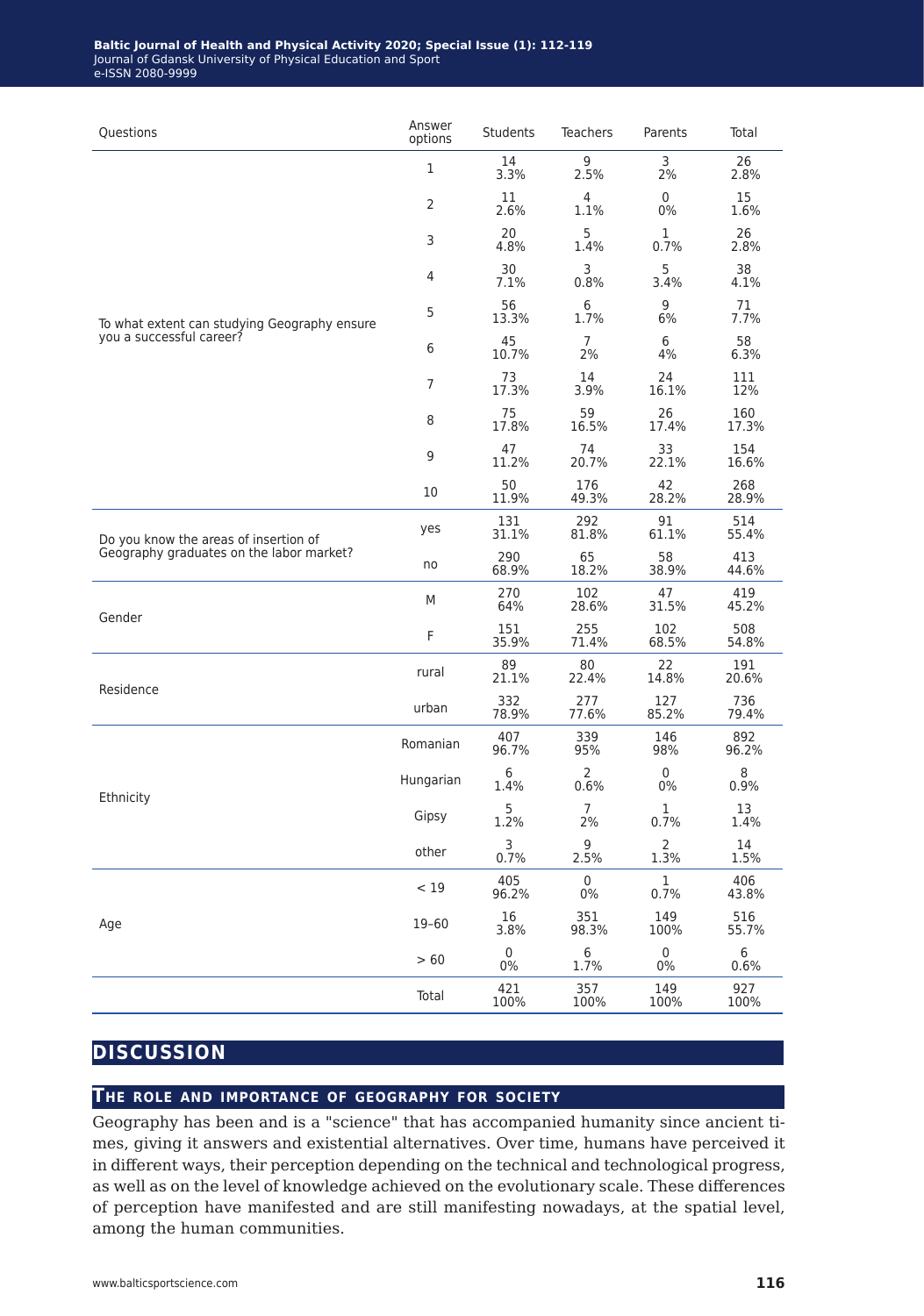The analysis of the respondents' answers to the question 1 "Do you know the role and importance of Geography for society?" highlighted the existence of a percentage of 87.5% (811 participants who answered yes, of which 348 teachers, 324 students and 139 parents) (Table 1). The arguments they offered are extremely diverse. Thus, it has been noticed that a major number of the participants consider Geography important because it contributes to the formation of the environmental skills. Being a synthesizing science that uses information from other sciences (Astronomy, Physics, Biology, Chemistry, etc.), Geography can explain the surrounding world to everybody and this way contributes to the formation/enrichment of their general cultural knowledge. Also, Geography is the science that helps us discover, understand, solve and prevent a number of fundamental problems of the world in which we live.

### **Geography in the current educational system**

The Geography's place in the current education system is a reflection of its usefulness in the current society [29, 30]. On the background of globalization, there is a noticeable tendency for niche specializations, by splitting the classical disciplines into sub-disciplines that deal with the study of details. In this context, Geography, which is a synthesizing and integrative science, loses ground to the detriment of niche sciences. Nevertheless, it is and it will be a useful tool for society that offers global, integrative responses that niche sciences do not have the capacity to offer.

Thus, at item 2 "Do you consider that Geography is a subject of interest in the current education system?" 88.0%, 816 participants (369 students, 311 teachers and 136 parents), answered yes (Table 1). From the analysis of the answers offered by the participants to item 3 "Do you consider that in the framework plan the number of Geography hours per week should be higher, given that, at present, their average number is one hour / week?" it was noted that only 76.3%, 707 participants (331 teachers, 265 students and 111 parents) considered it useful to increase the number of hours in the curricula. Regarding the need to increase the number of Geography hours per week, we can notice a major decrease among students (24%) and parents (18.8%) who answered positively, while the group of teachers who answered positively increased by 5.6% (Table 1). The explanations are closely related to the fact that Geography was eliminated from the list of compulsory subjects at the examination that takes place at the end of the junior high school cycle, was eliminated from the National Assessments and it remained an optional subject at the Baccalaureate Exam only for the humanistic and vocational profile.

### **The perception of geography from the prism of career success**

The usefulness of Geography for society also marks out from the opportunity to succeed in career. In this context, the participants were asked to answer item 4 "To what extent can studying Geography ensure you a successful career?" On a scale from 1 to 10, where  $1 =$ Not at all, and  $10 =$  to a very great extent, it can be seen that  $45.5\%$  ( $422$  participants) consider that Geography is very important (Table 1). However, the analysis of the proportion of those who consider Geography to be very important highlights the low percentage of participants from the category of students and parents (Figure 1, Table 1).

We can observe some association between the tendency of the perception of Geography's role in school (item 3, Table 1), respectively in society (item 4, Table 1) in all the categories of participants. 29.2% (271 participants) consider that Geography is important to a great extent, while the proportion of those who consider Geography to be important to a small extent is very low (4.4%, 41 participants) (Table 1).

The results obtained at item 4 can be correlated with those obtained at item 5 "Do you know the areas of insertion of Geography graduates on the labor market?". Thus, 55.4% answered in affirmative, while only 81% of them provided information regarding this (Table 1).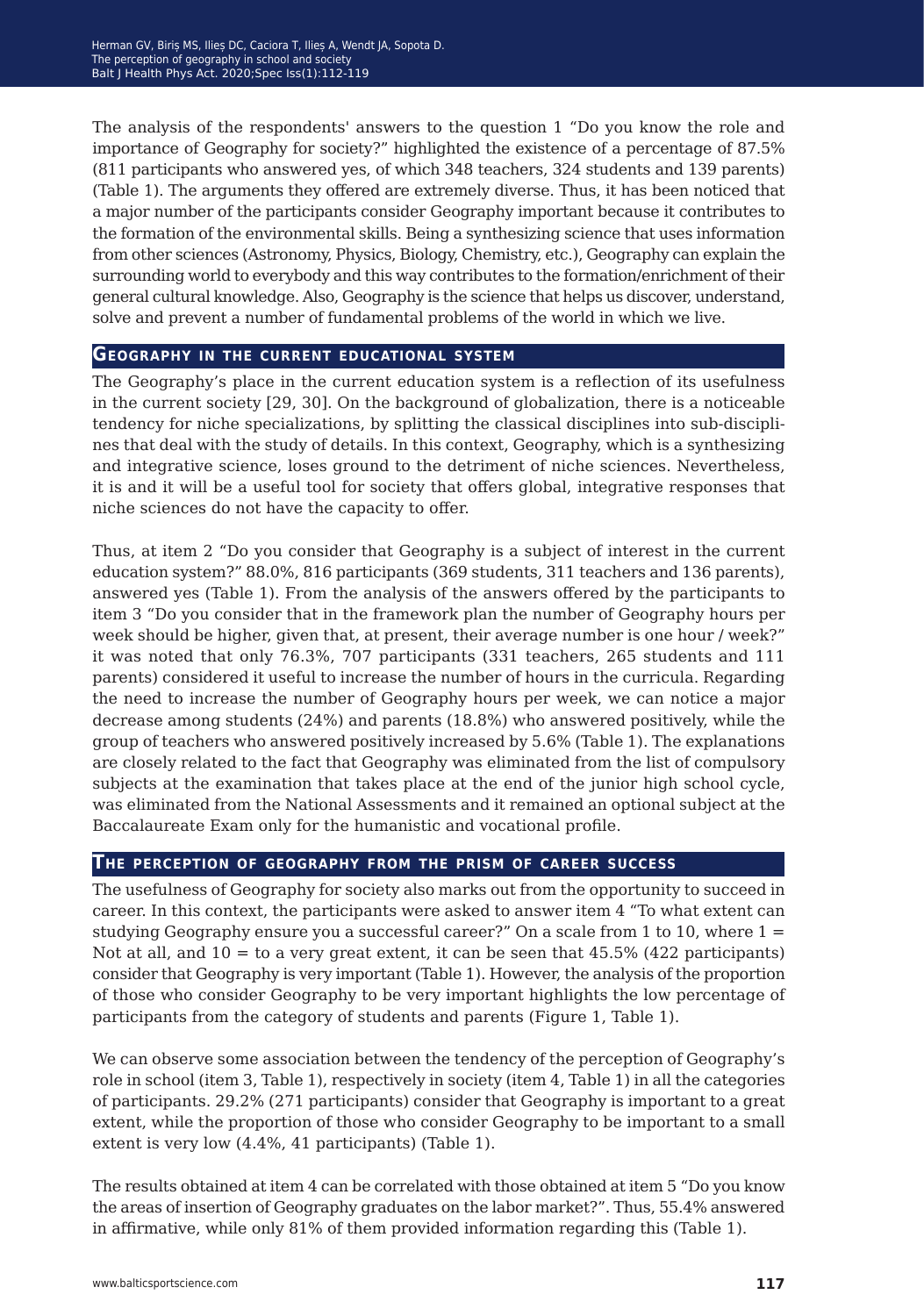



Analyzing the offered answers, it can be noticed that the participants consider that the study of Geography can ensure a successful career in the following fields: Education, Tourism, Environmental Protection, Meteorology, Hydrology, Urbanism, Speleology, Demographic Statistics, Research, Archeology, Seismology, Cadastre, etc.

When the participants are asked to list some measures to improve the perception regarding Geography, as a field of study, it is noted that it is desired to carry out practical and interactive activities, experiments and trips that allow teachers and students to carry out lessons in a non-formal environment.

It is also proposed that besides increasing the number of hours, to introduce this discipline as a subject of examination at the end of gymnasium or high school and to introduce it at the admission to the Universities of this profile. The opening of the selection area of the Geography graduates to different positions in the administration (technical, agricultural, urbanism) is seen as an opportunity to improve the public's perception of this field.

# **conclusions**

Geography, through the roles and functions it has fulfilled over time for man and society is well perceived today in the communities of Oradea, Bihor County, so 87.5% of respondents said they know the role of geography for society. However, the analysis of the data provided by the participants from from the studied area indicates that Geography, although not receiving the proper attention (in school), is considered an important discipline (88.0%, 816 participants: 369 students, 311 teachers and 136 parents), whose knowledge, abilities and skills can be successfully used in choosing a career and in inserting on the labor market. Thus, on a scale from 1 to 10, 45.5% (422 participants) consider that Geography is very important because it offers real perspectives of insertion on the labor market (Table 1). However, it can be noticed that only 55.4% of the participants claimed that they know the areas of insertion of the Geography graduates on the labor market, while only 81% of them provided information in this regard. It appears from the presented results that the interviewed respondents perceive geography as important both in school (88% consider that geography is a discipline of interest in the current education system) and for society (87% know the role and importance of geography for society).

### **references**

[1] Herman GV. Omul şi modificările antropice din Câmpia Someşului [The man and anthropogenic changes in Somes Plain]. Editura Universității din Oradea: 2009.